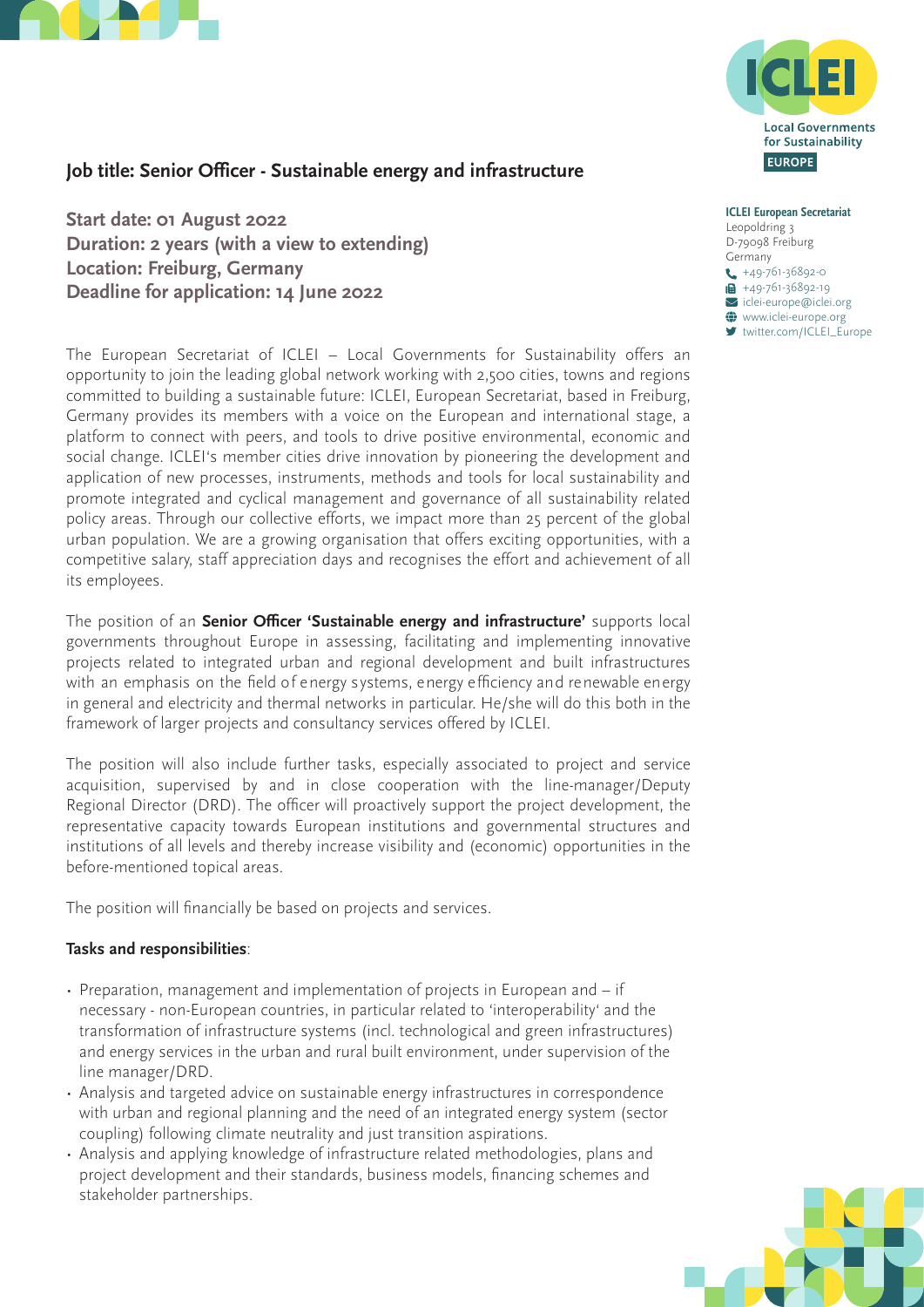

- Analysis of the energy and environmental footprint as well as social co-benefits of energy infrastructure (e.g. for a district or an energy community etc.). Identification as well as formulation of recommendations for sustainable energy policies for the European and local government levels, in particular related to coal and carbon-intensive regions in transition.
- Further development, promotion and implementation of strategic planning frameworks and tools (such as the ICLEI Climate Neutrality framework or THERMOS etc.) supporting sustainable urban development, management and planning with a view to local climate change action (mitigation and adaptation), energy and other resources (at different scales and sectors).
- Ability to assess and foster cooperation and interlinkages between industrial and other urban areas (e.g. residential districts).
- Development of guidelines and handbooks for the transferability and exploitation of infrastructure solutions related to energy efficiency and renewable energy, business and partnership models and standardization frameworks.
- Work-planning and process ownership in assigned projects and services including communication with partners and funders.
- Preparation, conduction and facilitation of training and capacity building workshops and facilitation of stakeholder dialogues related to the topical area, in particular the coal transition.
- Acquisition of projects and service contracts based on current work in coordination with Line-Manager/DRD.

# **Skills and qualifications**:

Essential:

- Professional experience: Advanced understanding of and practical experience with the planning, implementation and transformation of energy infrastructure (including climate mitigation and adaptation aspects, energy efficiency and renewable energy technologies, sector coupling, repurposing, smart grids etc.). At least five years in a similar position.
- Education: Academic degree in a relevant field (electric, energy, environmental, industrial engineering, etc.)
- Organisational skills: Proven skills in management and implementation of projects and/or (consulting) services, high communicative competence (orally and in writing), strong writing, presentation and illustrating skills, team player, pro-active working style, ability to work self-organised within a complex working environment, confidence in communicating with partners from different backgrounds and cultures.
- Experience in developing and implementing training and capacity development activities (particularly for and with public authorities and energy stakeholders).
- Languages: Excellent command of English and at least one further European language (orally, read and in writing).
- Computing: Practical knowledge and advanced skills in MS Office, especially MS Excel or similar tools.

Desirable:

- Knowledge on infrastructure related finance and standardization processes with the purpose of comparability, replicability and scalability.
- Experience related to the use of EU funding instruments (Structural Funds, ELENA, etc.).
- Knowledge on public-private partnership constellations for infrastructure investments.
- Digital infrastructure and data management related to infrastructure and built environment.
- Experience in assessing, monitoring and reporting on Sustainable Energy and Climate Action Plans.
- Solid knowledge and understanding of EU policy related to the position.
- Understanding of and practical experience with local governments.
- Expertise in urban and regional development planning processes will be an advantage.
- Excellent command in an Eastern European language (orally, read and in writing).